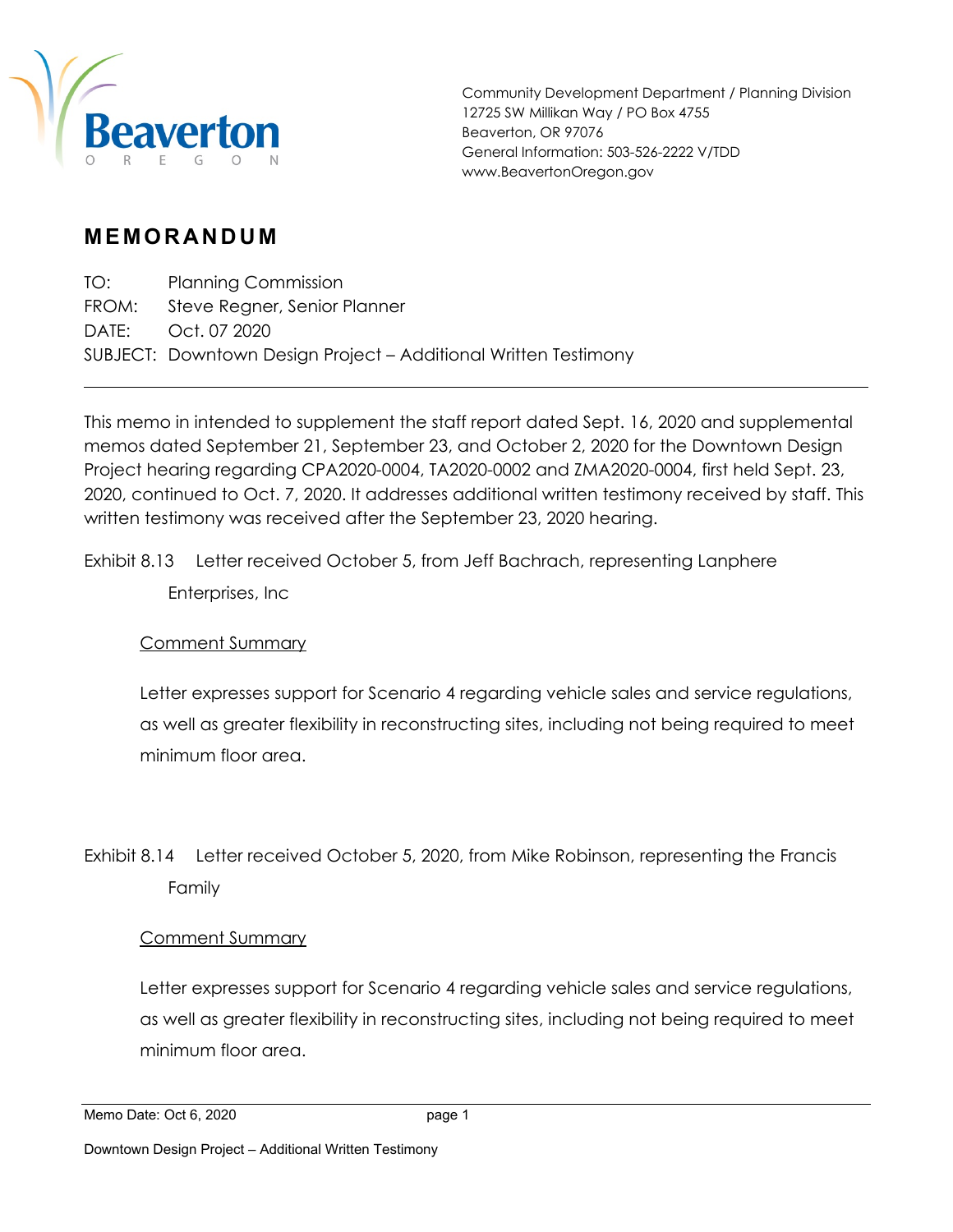# Exhibit 8.15 Letter received October 6, 2020, from Melissa Thompson, representing the Standard Center

# Comment Summary

Letter requests to have property removed from the Downtown Design District. Alternatively, the letter expresses support for Scenario 4 regarding vehicle sales and service regulations, as well as greater flexibility in reconstructing sites, including not being required to meet minimum floor area.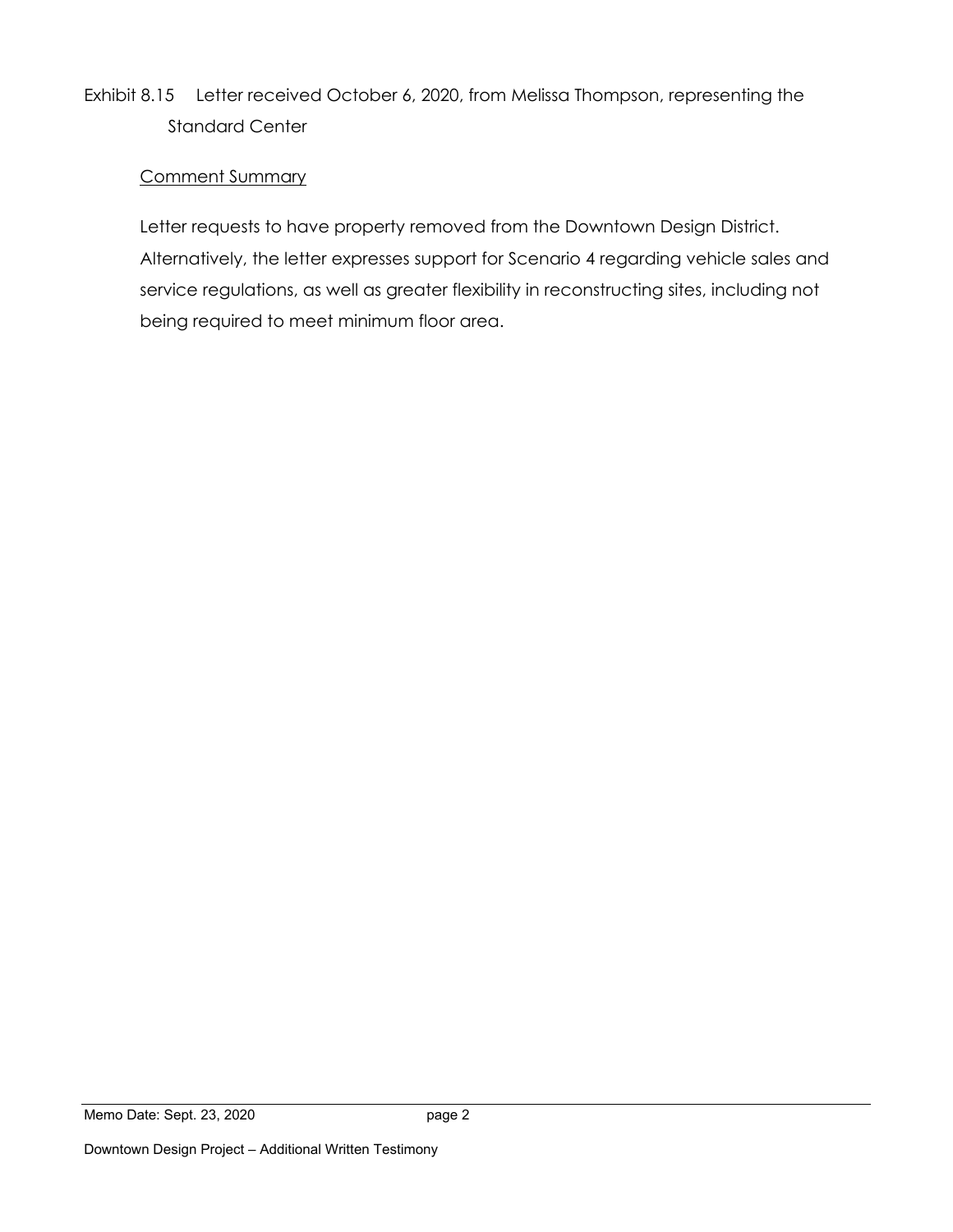# **Jeff Bachrach Bachrach.Law P.C.**

The Pittock Block, Suite 320 (b) 503.295.7797 921 SW Washington Street (c) 503.799.0242 Portland, Oregon 97205 **july Pranning Division** in the effb@bachrachlaw.com

**Received Planning Division** 10/05/2020

**\_\_\_\_\_\_\_\_\_\_\_\_\_\_\_\_\_\_\_\_\_\_\_\_\_\_\_\_\_\_\_\_\_\_\_\_\_\_\_\_\_\_\_\_\_\_\_\_\_\_\_\_\_\_\_\_\_\_\_\_\_**

October 5, 2020

Ms. Jennifer Nye, Chair **VIA EMAIL** Beaverton Planning Commission

Re: Downtown Design Project Support for Staff Scenario 4 Lanphere Property

Dear Chair Nye and Commissioners,

On behalf of my client, Lanphere Enterprises, Inc ("Lanphere"), we appreciated the Planning Commission's unanimous vote to continue the hearing on the Downtown Design Project to allow time for Lanphere and Damerow Ford to work with staff on code language that would maintain the economic viability of the dealerships.

Working in collaboration, the parties have come up with a proposed amendment to the code that allows the existing operations to stay in business for the foreseeable future, while also supporting the longer-term vision for the Downtown District, which will ultimately result in the replacement of the dealerships with more compatible uses.

Scenario 4 in the staff memorandum to the Planning Commission of October 2, 2020 achieves that balance. Lanphere urges the Planning Commission to vote in favor of including the code language in Scenario 4 as part of the package of amendments to the code you will be forwarding to the city council for its final approval.

As part of Scenario 4, staff has suggested alternative language for Footnotes 2 and 3. Lanphere supports the alternative language due the slightly greater flexibility it provides.

Also, staff has proposed on page 7 of their memorandum two options under the heading "Minimum Floor Area" for how to address the code's new minimum FAR standards in the event a building is rebuilt after being destroyed by fire or other cause. Lanphere supports Option 2 on page 8.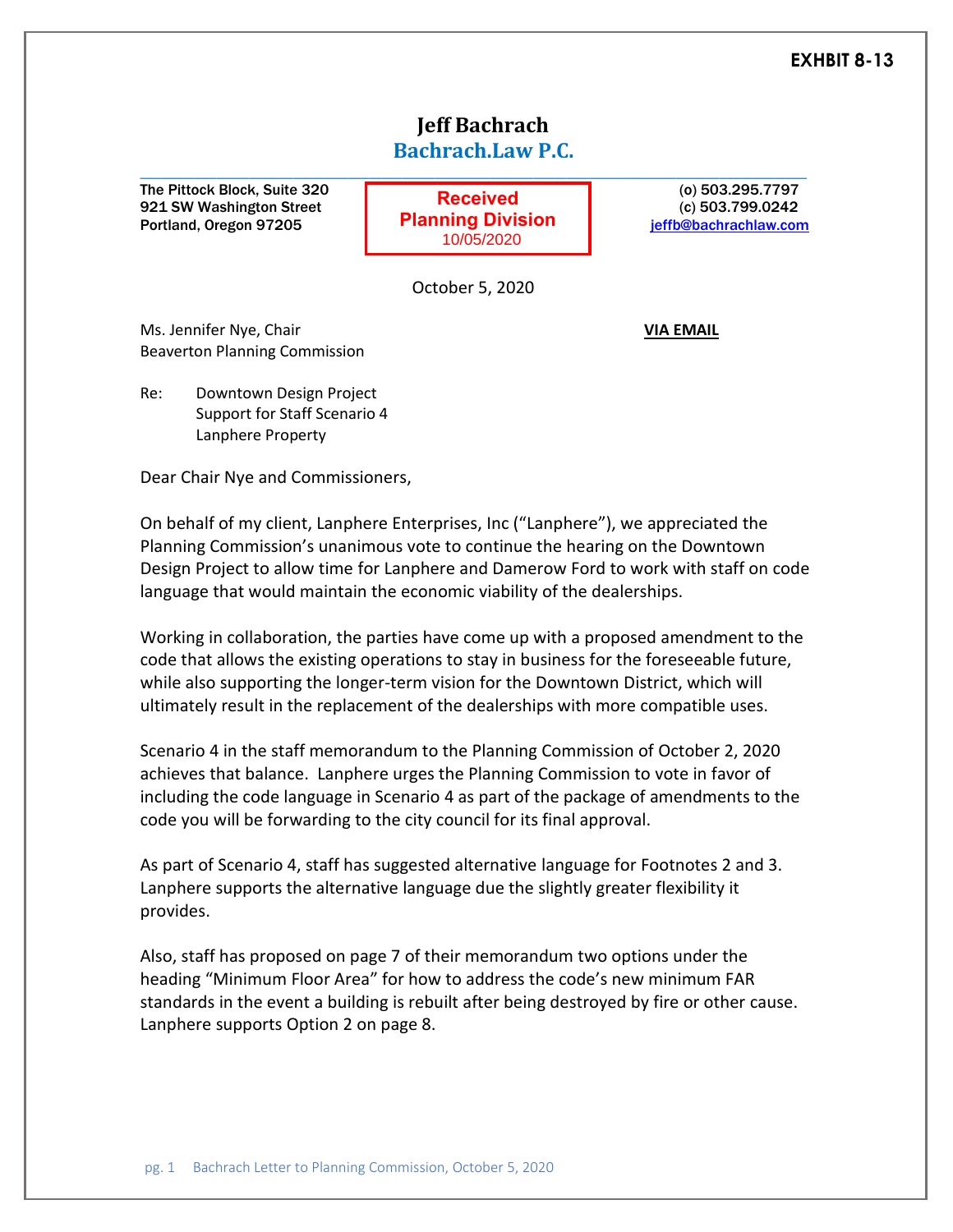Finally, I wanted to thank staff for their willingness to discuss all these issues and the time and effort they devoted to crafting the compromise language in Scenario 4.

I plan to testify at your hearing Wednesday evening and thus will be available to answer any questions.

Very truly yours,

Jeff Bachrach

Jeff Bachrach

Cc: Steve Regner, Senior Planner Anna Slatinsky, Planning Division Manager Bob Lanphere Jr, President, Lanphere Enterprises Robb Walther, COO, Lanphere Enterprises Lyndsey Lanphere, Lanphere Enterprises Mike Robinson,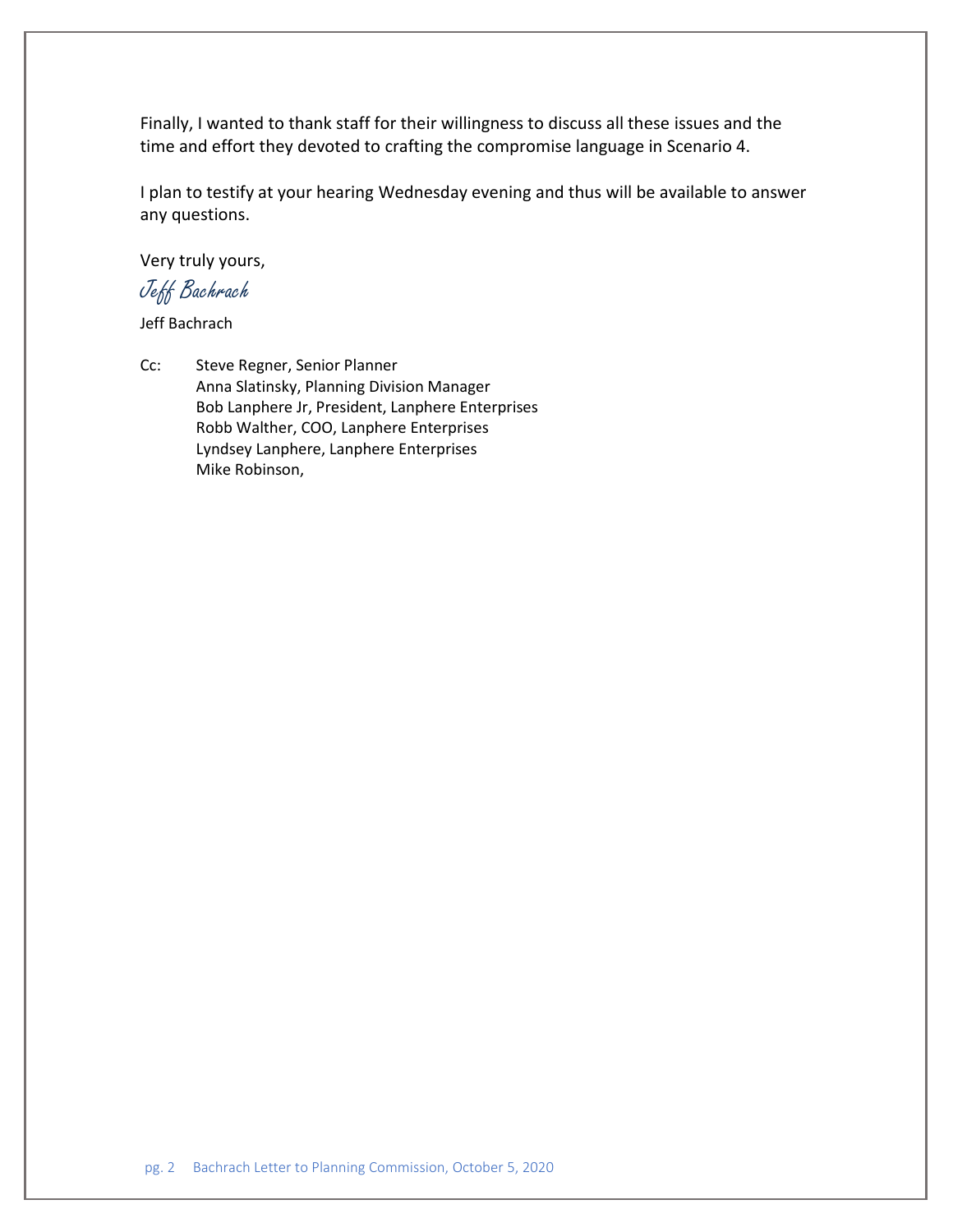

**Received Planning Division** 10/05/2020

October 5, 2020

**Michael C. Robinson** Admitted in Oregon T: 503-796-3756 C: 503-407-2578 mrobinson@schwabe.com

### **VIA E-MAIL**

Ms. Jennifer Nye, Chair City of Beaverton Planning Commission The Beaverton Building 12725 SW Millikan Way Beaverton, OR 97005

RE: Downtown Design Project, Beaverton Planning Commission (the "Planning Commission") October 7, 2020 Continued Public Hearing, Old Business Agenda Item; Letter on behalf of the Francis Family

Dear Chair Nye and Members of the Beaverton Planning Commission:

This office represents the Francis Family (the "Francis Family"). This letter is submitted on behalf of the Francis Family.

The Francis Family appreciates the Planning Commission continuing the public hearing from September 23, 2020 to October 7, 2020 so that the Francis Family and other interested persons could meet with City staff and discuss further changes to the proposed amendments to the Beaverton Development Code (the "BDC"). As explained below, following several meetings with City staff, the Francis Family supports Scenario 4 and certain of the Alternative Issues as described in Mr. Regner's October 2, 2020 Memorandum (the "Memorandum") to the Planning Commission.

The Memorandum contains four Scenarios. The Francis Family supports Scenario 4 at Memorandum Pages 6 and 7 because it allows a reasonable opportunity for the Francis Family's tenant, Damerow Ford, to continue operating while providing the opportunity to rebuild in the event of destruction and a limited ability to expand buildings to meet the franchisor's requirements. Scenario 4 addresses the majority of issues raised by the Francis Family and, out of the four Scenarios presented in the Memorandum, Scenario 4 is the most effective and fairest way to address those issues.

The Memorandum also discusses three Additional Issues. The Additional Issues each address an issue raised by the Francis Family and Damerow Ford. The Francis Family supports the addition of Additional Issue A, Option 2, Additional Issue B and Additional Issue C, Option 3.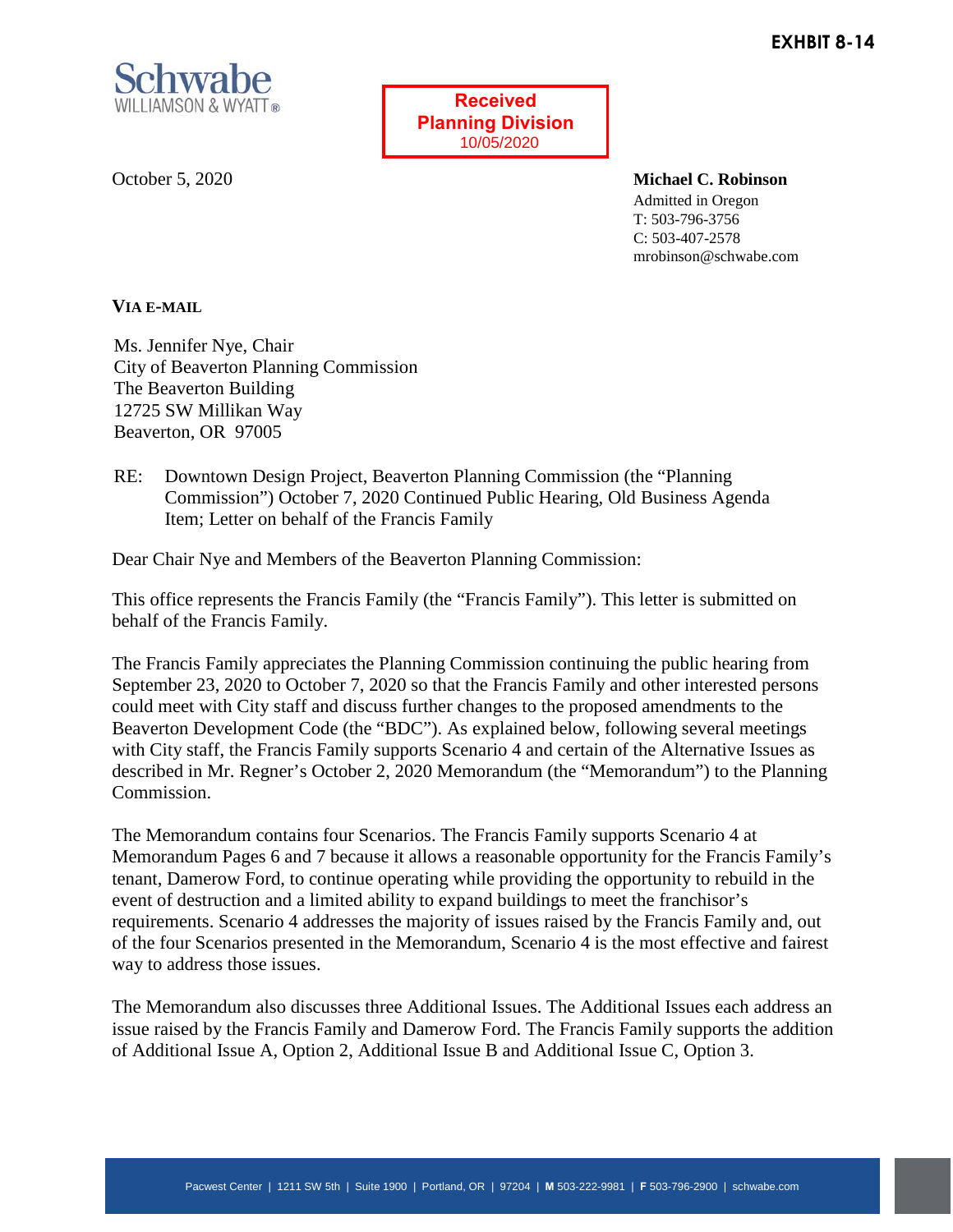Ms. Jennifer Nye, Chair October 5, 2020 Page 2

The Francis Family requests that the Planning Commission recommend adoption of Scenario 4, Additional Issue A, Option 2, Additional Issue B and Additional Issue C, Option 2 and the specific BDC language under each to the Beaverton City Council.

The Francis Family and Mr. Garrett Stephenson of this office will be available at the October 7, 2020 public hearing to testify in support of their request and to answer any questions that the Planning Commission may have.

Very truly yours,

Mutral C Palm

Michael C. Robinson

MCR/jmhi

cc: Mr. Brett Francis *(via email)* Mr. John Francis *(via email)* Mr. Dan Kaiser *(via email)* Mr. Jeff Bachrach *(via email)* Ms. Anna Slatinsky *(via email)* Mr. Steve Regner *(via email)* Mr. Brian Martin *(via email)* Mr. Peter Livingston *(via email)* Mr. Garrett Stephenson *(via email)*

PDX\110800\257727\MCR\29126613.1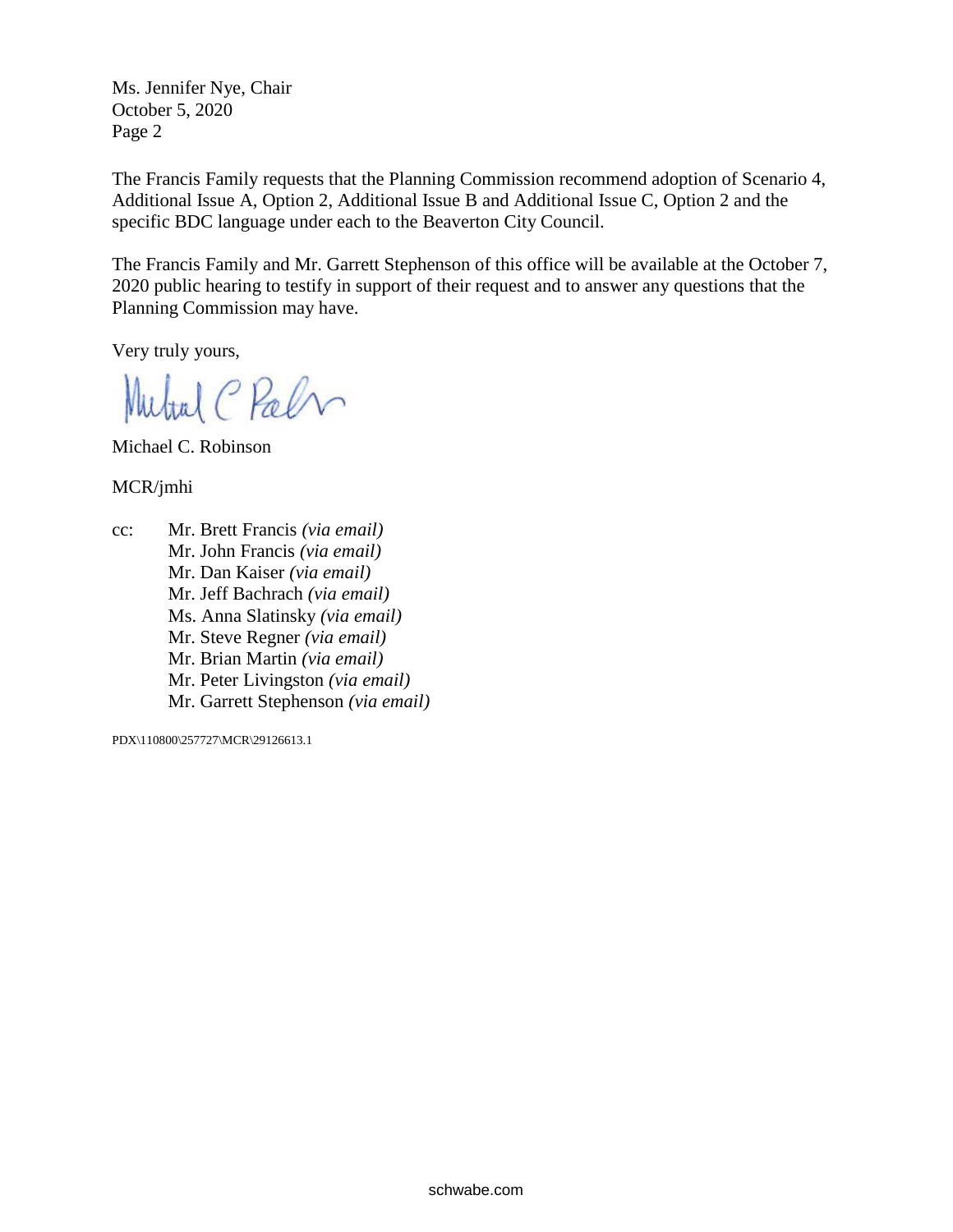Melisa K. Thompson mthompson@cosgravelaw.com (503) 323-9000 Admitted in Oregon, Washington and Idaho

**Received Planning Division**



October 6, 2020

**VIA U.S. MAIL** 

City of Beaverton Planning Commission 12725 SW Millikan Way Beaverton, OR 97005

#### RE: Case File Nos. CPA2020-0004, TA2020-0002, TA2020-0004, ZMA2020-0004 13175 SW Henry Street/13203 SW Canyon Road (The Standard Center)

Dear Planning Commission:

We represent Canyon Plaza Associates, LLC (Canyon Plaza), which owns the northerly portion of the Standard Center Shopping Center (Standard Center) at the corner of SW Canyon Road and SW Lloyd Avenue. Canyon Plaza submitted written testimony to the September 23, 2020 hearing, objecting to the proposed rezoning on several bases, and requested that if zoning changes were made along the lines contemplated prior to that hearing, that the Standard Center be omitted from the proposed rezoning to RC-MU.

From discussions with staff, we understand that Canyon Plaza's parcel was not included in the original 2018 study, and was added about 1/3 of the way through the planning process, driven in part by a desire to add additional area to the downtown core, without meaningfully exceeding the prior westernmost boundary (Hocken Avenue). Notably, we have found no record of any notice received by Canyon Plaza, prior to the September 4, 2020 notice of hearing, that the Standard Center was to be included in the expanded Downtown core. Canyon Plaza was therefore denied an opportunity to participate in the planning process.

Inclusion in this process would have allowed Canyon Plaza to point out to staff the biggest problem with the proposed zoning change: that it conflicts with existing contractual obligations Canyon Plaza has to its southern neighbor. As discussed in Section A below, it is clear that this conflict would render Canyon Plaza's parcel undevelopable for any use if the buildings were destroyed by fire or earthquake. Unfortunately, this puts Canyon Plaza in the position of having to object to any of the scenarios put forward by staff, without another change.

This conclusion is unfortunate, because Canyon Plaza appreciates the work of the Commission and staff to address some of the concerns raised in testimony on September 23, both by Canyon Plaza and the other automotive users. We have reviewed the memoranda produced by staff following the continued September 23 hearing, and – in the absence of the contractual limitation -- find that while many of the issues raised by this rezoning are addressed by Scenario 3 *or* 4, Scenario 4 *and* Option 2 for Additional Issue A is the combination of provisions which would come closest to feasible for Canyon Plaza.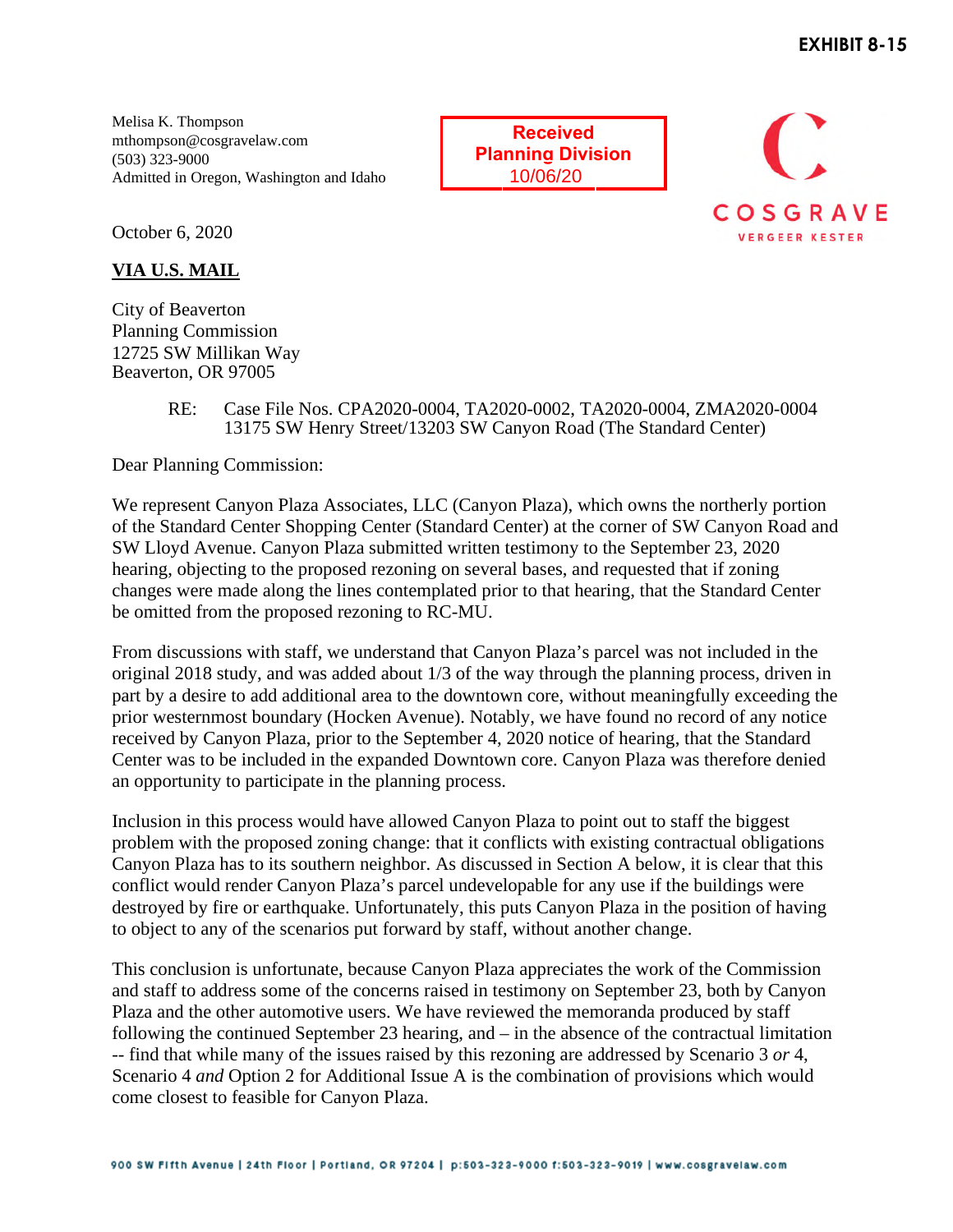City of Beaverton Planning Commission October 6, 2020 Page 2

#### **A. Contractual Restriction**

More than 30 years ago, Canyon Plaza's predecessor entered a reciprocal agreement with its southern neighbor that it would not expand or relocate the footprint of its buildings for any use. It's important that the Commission understand that this type of agreement was not only typical at the time it was formed, but it was actively encouraged by the City of Beaverton as a method of development in the area. Parcels were subdivided and developed as a way of collecting retail, minor automotive, and dining uses into areas serviced by common parking lots and driveways.

To promote this common usage, property owners (including Canyon Plaza's predecessor) were encouraged to sign agreements that were aimed at protecting their interests in their neighbors' common areas. Provisions that were promoted by the City at the time, without foreseeing changes such as street frontage requirements, were established via contract.

It is unlikely that Canyon Plaza will be the only property owner affected by the proposed rezoning who finds that this type of agreement, entered in good faith, will now prevent them from rebuilding, even given the more lenient scenarios proposed by staff, because it will simply be impossible to meet new design requirements on existing footprints.

### **B. Vacancy Clause**

Putting aside the contractual barriers, Canyon Plaza would also note that while Scenario 3 addresses some of the concerns identified in September 23's testimony, it fails to address the unique problems and uncertainties which face commercial landlords like Canyon Plaza in the wake of the current Covid-19 pandemic. It is, arguably, customary for development code to establish that a leased premises or building, which remains vacant for more than a year, loses its legal non-conforming status. After all, available space or buildings standing vacant for extended period may represent an opportunity to a property owner to review changed conditions influencing the highest and best use of its property. On the other hand, occurrences such as a global pandemic and/or recession caused by such an event may have no bearing on long-term highest and best use, and simply be a reflection of the current economic conditions. Property owners should not be penalized for such unanticipated impacts and the zoning code should not force changes to use when such conditions occur.

As is most apparent, these are not "normal" times, and we are learning that events affect the real estate market in ways we hadn't imagined possible. Businesses are at the whim of factors for which we have no frame of reference. It is difficult or impossible to say, at the moment, that a failure to re-rent a vacant property is the equivalent of a conclusion that the property is no longer economically viable. At this time, making a change which increases the burden on property owners faced with non-conforming uses runs counter to current conditions.

For that reason, Canyon Plaza could accept Scenario 4, which makes automotive uses conditionally permitted (and therefore not subject to the one-year vacancy clause), if it were altered to allow rebuilding on the same footprint, as further discussed in Sections A and C.